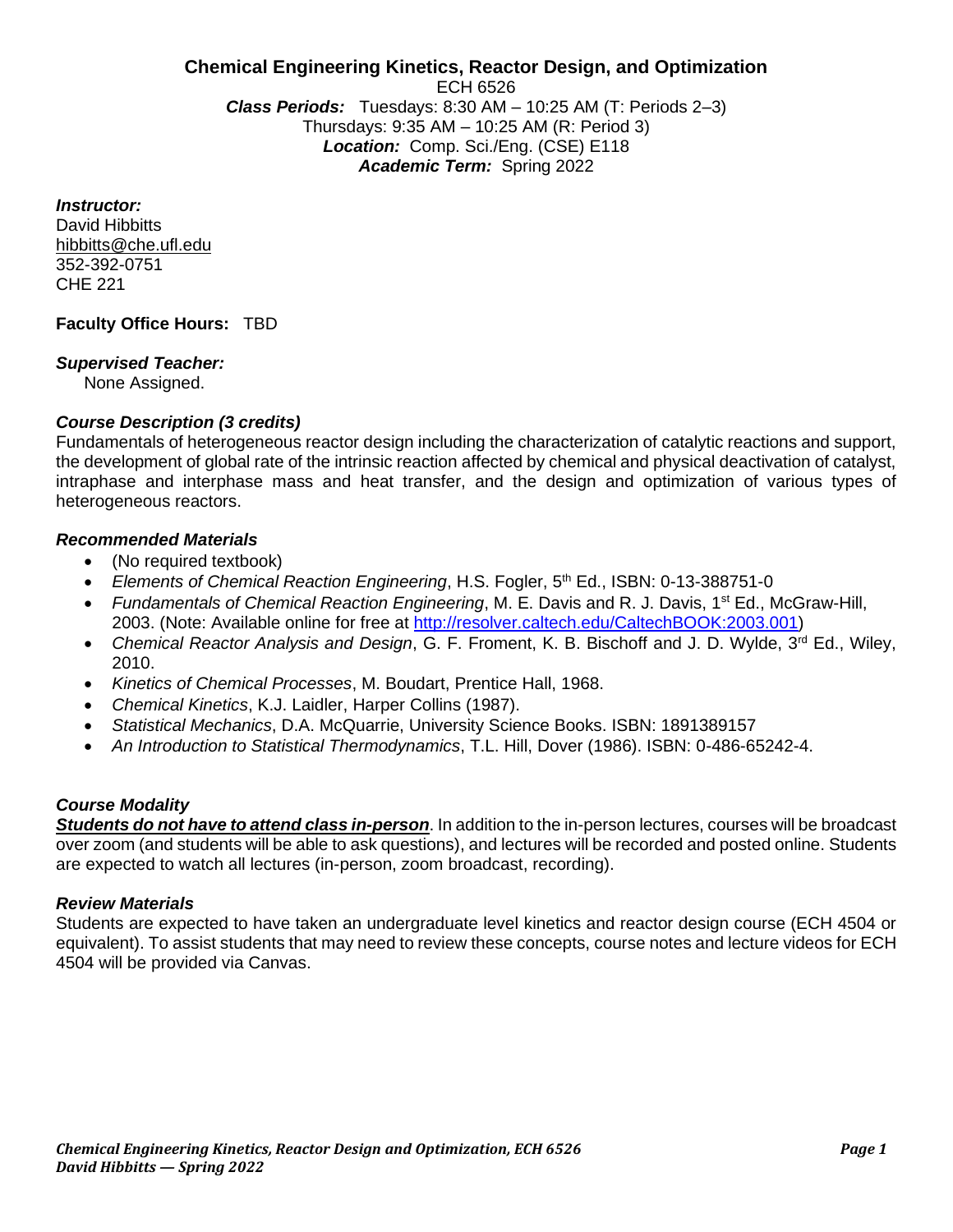# *Course Topics*

The course will mainly be divided into 5 units, the table below shows which lectures and which chapters of the recommended textbooks each unit will cover. Some of these units (in part or in whole) review material covered in undergraduate chemical engineering kinetics and reactor design courses (ECH 4504 or equiv.).

| <b>Unit</b>                                                                       | Lectures  | Fogler        | <b>Davis &amp; Davis</b> |
|-----------------------------------------------------------------------------------|-----------|---------------|--------------------------|
| I. Basic chemical reactor design (mole<br>balances)                               | $1 - 2$   | Ch. 1, 2, 3   | Ch. 1, 3                 |
| <b>II.</b> Chemical kinetics and mechanisms<br>(homogeneous and heterogeneous)    | $3 - 12$  | Ch. 6, 7, 10  | Ch. 2, 4, 5, 7           |
| III. Coupled reaction and transport<br>phenomena in catalyst particles            | $13 - 17$ | Ch. 5, 11, 12 | Ch. 6                    |
| <b>IV.</b> Advanced chemical reactor design<br>(energy balances, multiple phases) | $18 - 26$ | Ch. 4, 8, 9   | Ch. 9, 10                |
| V. Non-ideal flow models and residence<br>time distributions                      | $27 - 28$ | Ch. 13, 14    | Ch.8                     |

### *Class Policies*

Please refrain from the use of cell phones and laptops during in-person class.

# *Grading Policy*

Homework problems will not be collected or graded.

### *Evaluation of Grades*

| <b>Assignment</b>  | <b>Percentage of Final Grade</b> |
|--------------------|----------------------------------|
| Exam w/ Best Grade | 55%                              |
| Other Exam         | 45%                              |

The first exam is tentatively scheduled for the first week of March (before spring break). It will be an evening exam (period E2-E3, 8:20 PM – 10:10 PM) on March 2<sup>nd</sup>, 3<sup>rd</sup>, or 4<sup>th</sup>.

The final exam will be 4/25/2022 3:00 PM – 5:00 PM.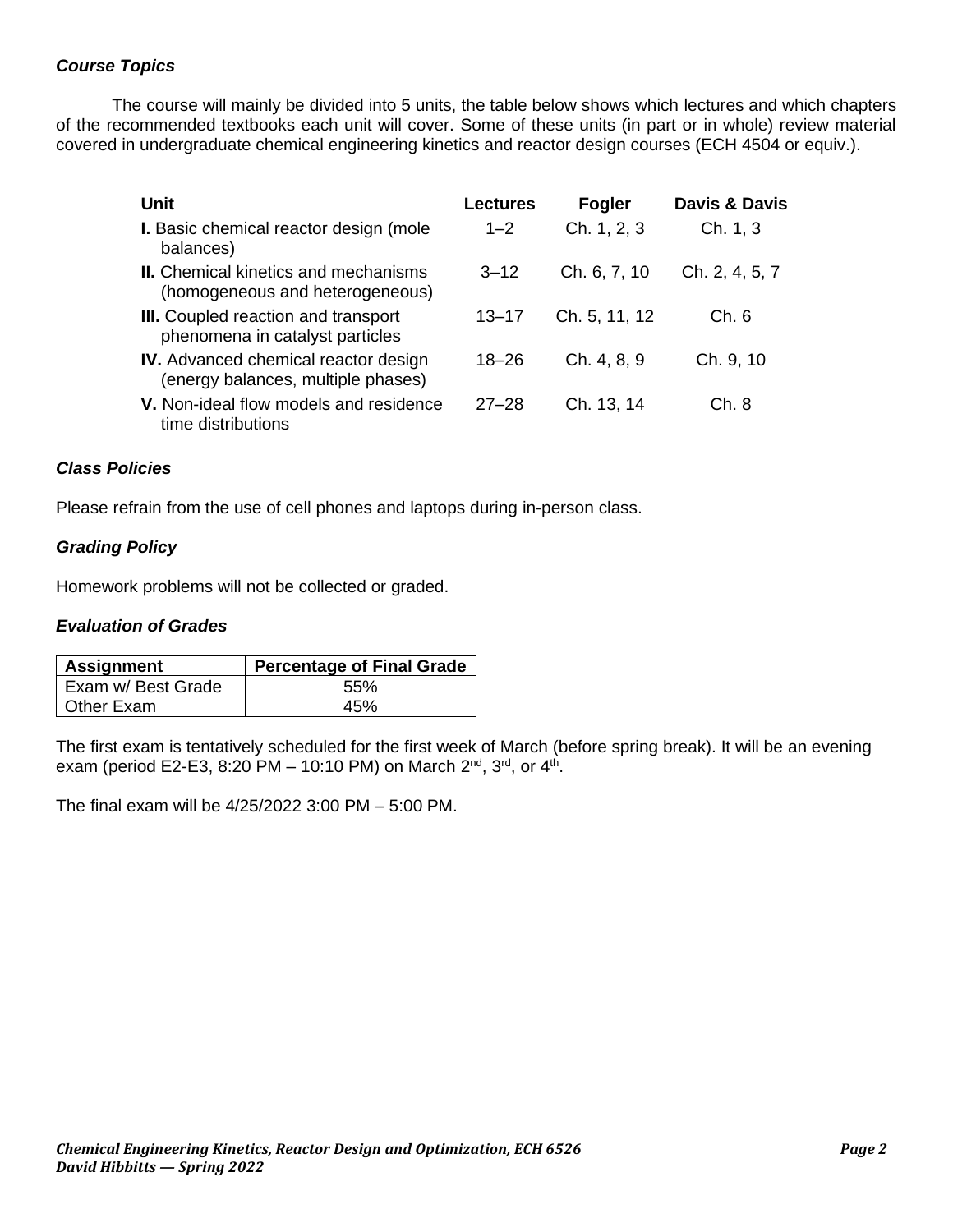# *Course Schedule*

| <b>Week Date</b> |                    | <b>Class/Video HW Unit Topic</b> |                |     |                                                                                                                                                                              |
|------------------|--------------------|----------------------------------|----------------|-----|------------------------------------------------------------------------------------------------------------------------------------------------------------------------------|
| 1                | 01/06              | 01                               |                |     | Introduction                                                                                                                                                                 |
| 2                | 01/11              | $02 - 03$                        |                |     | Reaction rates, mole balances                                                                                                                                                |
|                  | 01/13              | 04                               |                |     | design equations, energy diagrams                                                                                                                                            |
| 3                | 01/18              | $05 - 06$                        | 1              | Ш   | Kinetics of complex reactions, pseudo-steady-state hypothesis, regular<br>perturbation theory.                                                                               |
|                  | 01/20              | 07                               |                |     | Mechanism of homogeneous reactions, unimolecular decomposition and<br>thermal cracking reactions.                                                                            |
| 4                | 01/25              | $08 - 09$                        | $\overline{2}$ |     | Complex kinetics, continuous and discrete lumping models.                                                                                                                    |
|                  | 01/27              | 10                               |                |     | Sensitivity analysis and mechanism of complex reaction pathways.                                                                                                             |
| 5                | 02/01              | $11 - 12$                        | 3              |     | Collision theory and transition state theory.                                                                                                                                |
|                  | 02/03              | 13                               |                |     | Estimations of activation and reaction energies, quantum chemistry and<br>density functional theory.                                                                         |
| 6                | 02/08              | $13 - 14$                        | 4              |     | Adsorption-desorption processes, adsorption on non-uniform surfaces,<br>catalytic reactions on uniform surfaces.                                                             |
|                  | 02/10              | 15                               |                |     | quasi-equilibrated and kinetically relevant steps in catalytic reaction<br>sequences, non-equilibrium kinetics.                                                              |
| $\overline{7}$   | 02/15              | $16 - 17$                        | 5              |     | Kinetics of surface-catalyzed reactions: CO oxidation, NH <sub>3</sub> synthesis, CH <sub>4</sub><br>activation. Experimental methods for confirming mechanistic hypotheses. |
|                  | 02/17              | 18                               |                |     | Adsorption and chemical reactions on non-uniform surfaces.                                                                                                                   |
| 8                | 02/22              | $19 - 20$                        | 6              |     | III External mass and heat transfer restrictions in catalytic systems.                                                                                                       |
|                  | 02/24              | 21                               |                |     | Structural models of porous solids and effective transport coefficients<br>within pore networks, intraparticle transfer.                                                     |
| 9                | 03/01              | $22 - 23$                        |                |     | Intraparticle mass and heat transport effects in porous catalysts.                                                                                                           |
|                  | 03/03              | 24                               | $\overline{7}$ |     | Generalized Thiele modulus and effectiveness factors.                                                                                                                        |
|                  | $03/02 -$<br>03/04 |                                  |                |     | Midterm Exam: Evening of Wed., Thurs., or Friday of this week.                                                                                                               |
| 10               | 03/08              | No Class                         |                |     | <b>Spring Break</b>                                                                                                                                                          |
|                  | 03/10              | No Class                         |                |     | <b>Spring Break</b>                                                                                                                                                          |
| 11               | 03/15              | $24 - 25$                        |                | IV. | Design of Chemical Reactors: material, momentum, and energy balances.                                                                                                        |
|                  | 03/17              | 26                               |                |     | Stirred tank reactors, bifurcation theory, multiple steady states, local<br>stability analysis.                                                                              |
| 12               | 03/22              | $27 - 28$                        | 8              |     | Plug-flow reactors, recycle reactors, tubular reactors with permeable walls<br>(membrane reactors).                                                                          |
|                  | 03/24              | 29                               |                |     | Packed-bed reactors, hot spots and thermal runaway.                                                                                                                          |
| 13               | 03/29              | $30 - 31$                        | 9              |     | One-dimensional pseudo-homogeneous reactor models with axial<br>dispersion.                                                                                                  |
|                  | 03/31              | 32                               |                |     | Two-dimensional pseudo-homogeneous reactor models, asymptotic<br>reduction of 2-D to 1-D models.                                                                             |
| 14               | 04/05              | $33 - 34$                        | 10             |     | Perturbation analysis of reactors with axial and radial gradients.                                                                                                           |
|                  | 04/07              | 35                               |                |     | Heterogeneous reactor models and averaging of local gradients,<br>Multiphase reactors: fluid bed reactor models and applications.                                            |
| 15               | 04/12              | $36 - 37$                        | 11             |     | Multiphase reactors: slurry bubble column and trickle-bed reactor models<br>and applications.                                                                                |
|                  | 04/14              | 38                               |                | v   | Hydrodynamically non-ideal chemical reactors, tracer methods and<br>residence time distributions.                                                                            |
| 16               | 04/19              | $39 - 40$                        | 12             |     | Zero-parameter (segregated flow, maximum mixedness) and one-<br>parameter (axial dispersion, tanks-in-series) models of non-ideal reactors.                                  |
|                  | 04/25              | <b>Final Slot</b>                |                |     | (10:00 AM - 12:00 PM) May move this to 4/19 based on course progress.                                                                                                        |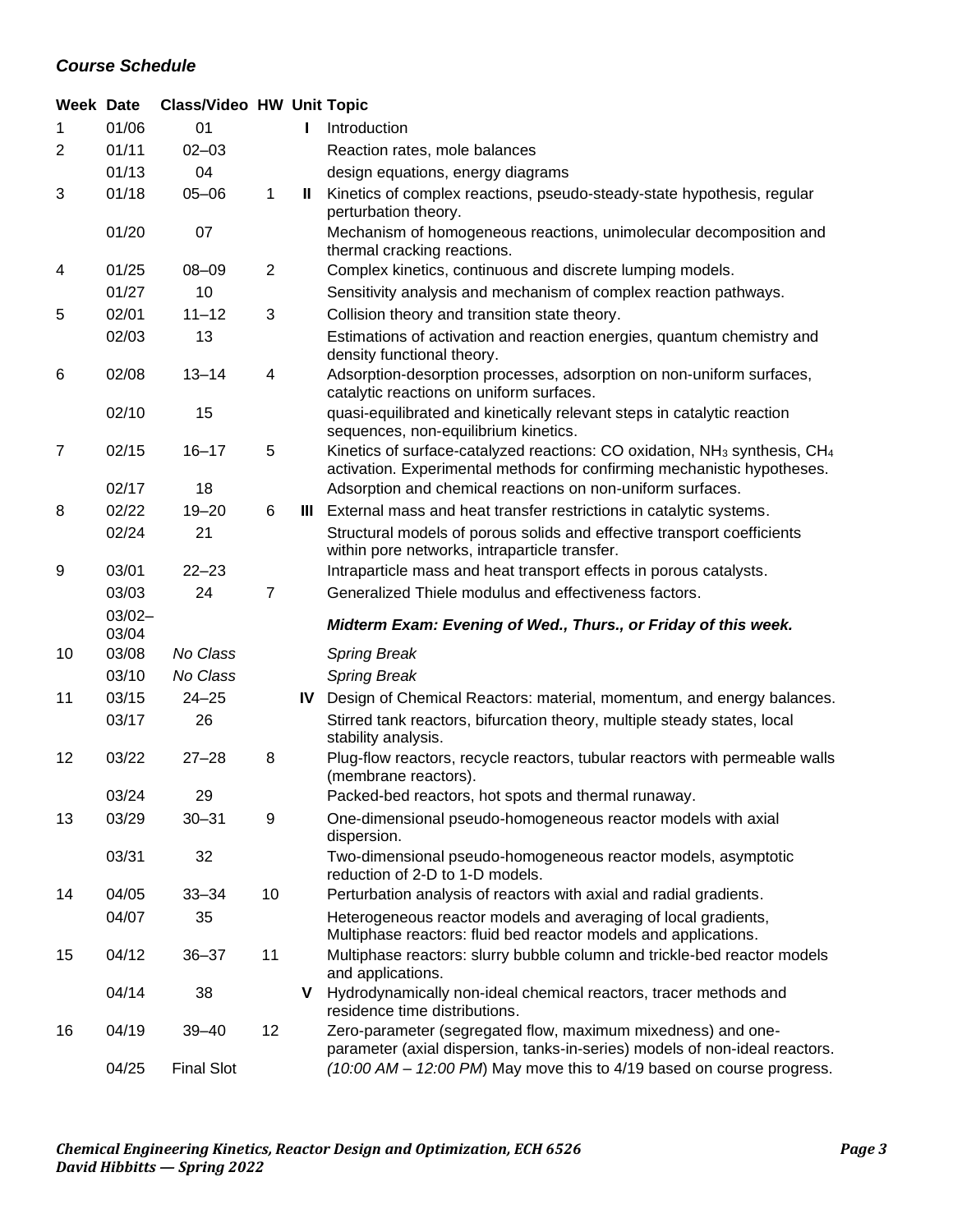### *Students Requiring Accommodations*

Students with disabilities who experience learning barriers and would like to request academic accommodations should connect with the disability Resource Center by visiting [https://disability.ufl.edu/students/get-started/.](https://disability.ufl.edu/students/get-started/) It is important for students to share their accommodation letter with their instructor and discuss their access needs, as early as possible in the semester.

#### *Course Evaluation*

Students are expected to provide professional and respectful feedback on the quality of instruction in this course by completing course evaluations online via GatorEvals. Guidance on how to give feedback in a professional and respectful manner is available at [https://gatorevals.aa.ufl.edu/students/.](https://gatorevals.aa.ufl.edu/students/) Students will be notified when the evaluation period opens, and can complete evaluations through the email they receive from GatorEvals, in their Canvas course menu under GatorEvals, or via [https://ufl.bluera.com/ufl/.](https://ufl.bluera.com/ufl/) Summaries of course evaluation results are available to students a[t https://gatorevals.aa.ufl.edu/public-results/.](https://gatorevals.aa.ufl.edu/public-results/)

### **In-Class Recording**

Students are allowed to record video or audio of class lectures. However, the purposes for which these recordings may be used are strictly controlled. The only allowable purposes are (1) for personal educational use, (2) in connection with a complaint to the university, or (3) as evidence in, or in preparation for, a criminal or civil proceeding. All other purposes are prohibited. Specifically, students may not publish recorded lectures without the written consent of the instructor.

A "class lecture" is an educational presentation intended to inform or teach enrolled students about a particular subject, including any instructor-led discussions that form part of the presentation, and delivered by any instructor hired or appointed by the University, or by a guest instructor, as part of a University of Florida course. A class lecture does not include lab sessions, student presentations, clinical presentations such as patient history, academic exercises involving solely student participation, assessments (quizzes, tests, exams), field trips, private conversations between students in the class or between a student and the faculty or lecturer during a class session.

Publication without permission of the instructor is prohibited. To "publish" means to share, transmit, circulate, distribute, or provide access to a recording, regardless of format or medium, to another person (or persons), including but not limited to another student within the same class section. Additionally, a recording, or transcript of a recording, is considered published if it is posted on or uploaded to, in whole or in part, any media platform, including but not limited to social media, book, magazine, newspaper, leaflet, or third party note/tutoring services. A student who publishes a recording without written consent may be subject to a civil cause of action instituted by a person injured by the publication and/or discipline under UF Regulation 4.040 Student Honor Code and Student Conduct Code.

# *University Honesty Policy*

UF students are bound by The Honor Pledge which states, "We, the members of the University of Florida community, pledge to hold ourselves and our peers to the highest standards of honor and integrity by abiding by the Honor Code. On all work submitted for credit by students at the University of Florida, the following pledge is either required or implied: "On my honor, I have neither given nor received unauthorized aid in doing this assignment." The Conduct Code [\(https://sccr.dso.ufl.edu/process/student-conduct-code/\)](https://sccr.dso.ufl.edu/process/student-conduct-code/) specifies a number of behaviors that are in violation of this code and the possible sanctions. If you have any questions or concerns, please consult with the instructor or TAs in this class.

#### *Commitment to a Safe and Inclusive Learning Environment*

The Herbert Wertheim College of Engineering values broad diversity within our community and is committed to individual and group empowerment, inclusion, and the elimination of discrimination. It is expected that every person in this class will treat one another with dignity and respect regardless of gender, sexuality, disability, age, socioeconomic status, ethnicity, race, and culture.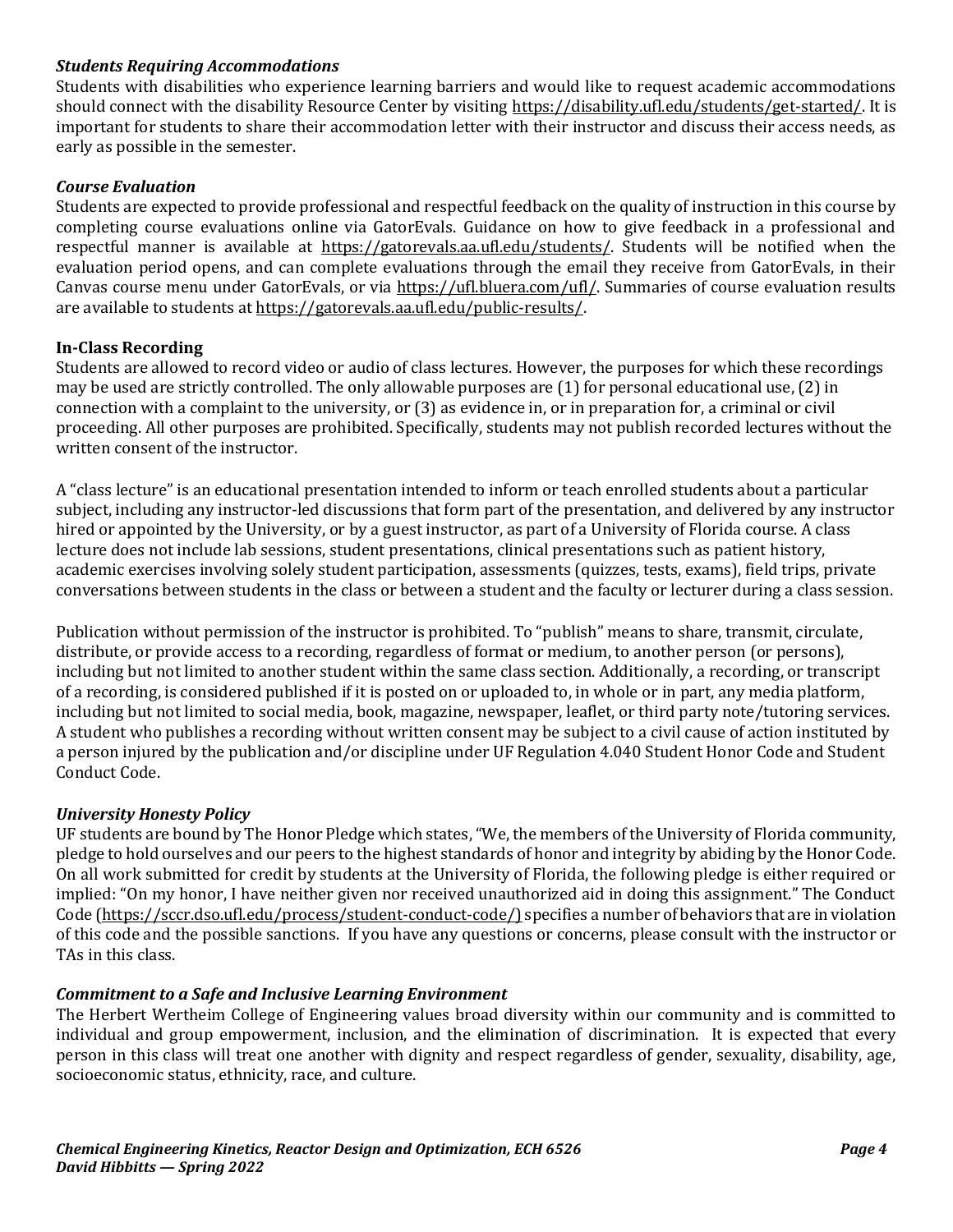If you feel like your performance in class is being impacted by discrimination or harassment of any kind, please contact your instructor or any of the following:

- Your academic advisor or Graduate Program Coordinator
- Jennifer Nappo, Director of Human Resources, 352-392-0904, [jpennacc@ufl.edu](mailto:jpennacc@ufl.edu)
- Curtis Taylor, Associate Dean of Student Affairs, 352-392-2177[, taylor@eng.ufl.edu](mailto:taylor@eng.ufl.edu)
- Toshikazu Nishida, Associate Dean of Academic Affairs, 352-392-0943[, nishida@eng.ufl.edu](mailto:nishida@eng.ufl.edu)

# *Software Use*

All faculty, staff, and students of the University are required and expected to obey the laws and legal agreements governing software use. Failure to do so can lead to monetary damages and/or criminal penalties for the individual violator. Because such violations are also against University policies and rules, disciplinary action will be taken as appropriate. We, the members of the University of Florida community, pledge to uphold ourselves and our peers to the highest standards of honesty and integrity.

### *Student Privacy*

There are federal laws protecting your privacy with regards to grades earned in courses and on individual assignments. For more information, please see: <https://registrar.ufl.edu/ferpa.html>

# *Campus Resources:*

*Health and Wellness* 

### **U Matter, We Care:**

Your well-being is important to the University of Florida. The U Matter, We Care initiative is committed to creating a culture of care on our campus by encouraging members of our community to look out for one another and to reach out for help if a member of our community is in need. If you or a friend is in distress, please contact [umatter@ufl.edu](mailto:umatter@ufl.edu) so that the U Matter, We Care Team can reach out to the student in distress. A nighttime and weekend crisis counselor is available by phone at 352-392-1575. The U Matter, We Care Team can help connect students to the many other helping resources available including, but not limited to, Victim Advocates, Housing staff, and the Counseling and Wellness Center. Please remember that asking for help is a sign of strength. In case of emergency, call 9-1-1.

**Counseling and Wellness Center:** [https://counseling.ufl.edu,](https://counseling.ufl.edu/) and 392-1575; and the University Police Department: 392-1111 or 9-1-1 for emergencies.

# **Sexual Discrimination, Harassment, Assault, or Violence**

If you or a friend has been subjected to sexual discrimination, sexual harassment, sexual assault, or violence contact the **[Office of Title IX Compliance](https://titleix.ufl.edu/)**, located at Yon Hall Room 427, 1908 Stadium Road, (352) 273-1094, [title-ix@ufl.edu](mailto:title-ix@ufl.edu)

# **Sexual Assault Recovery Services (SARS)**

Student Health Care Center, 392-1161.

**University Police Department** at 392-1111 (or 9-1-1 for emergencies), or [http://www.police.ufl.edu/.](http://www.police.ufl.edu/)

# **COVID-19**

- You are expected to wear approved face coverings at all times during class and within buildings even if you are vaccinated.
- If you are sick, stay home and self-quarantine. Please visit the UF Health Screen, Test & Protect website about next steps, retake the questionnaire and schedule your test for no sooner than 24 hours after your symptoms began. Please call your primary care provider if you are ill and need immediate care or the UF Student Health Care Center at 352-392-1161 (or email [covid@shcc.ufl.edu](mailto:covid@shcc.ufl.edu)) to be evaluated for testing and to receive further instructions about returning to campus.